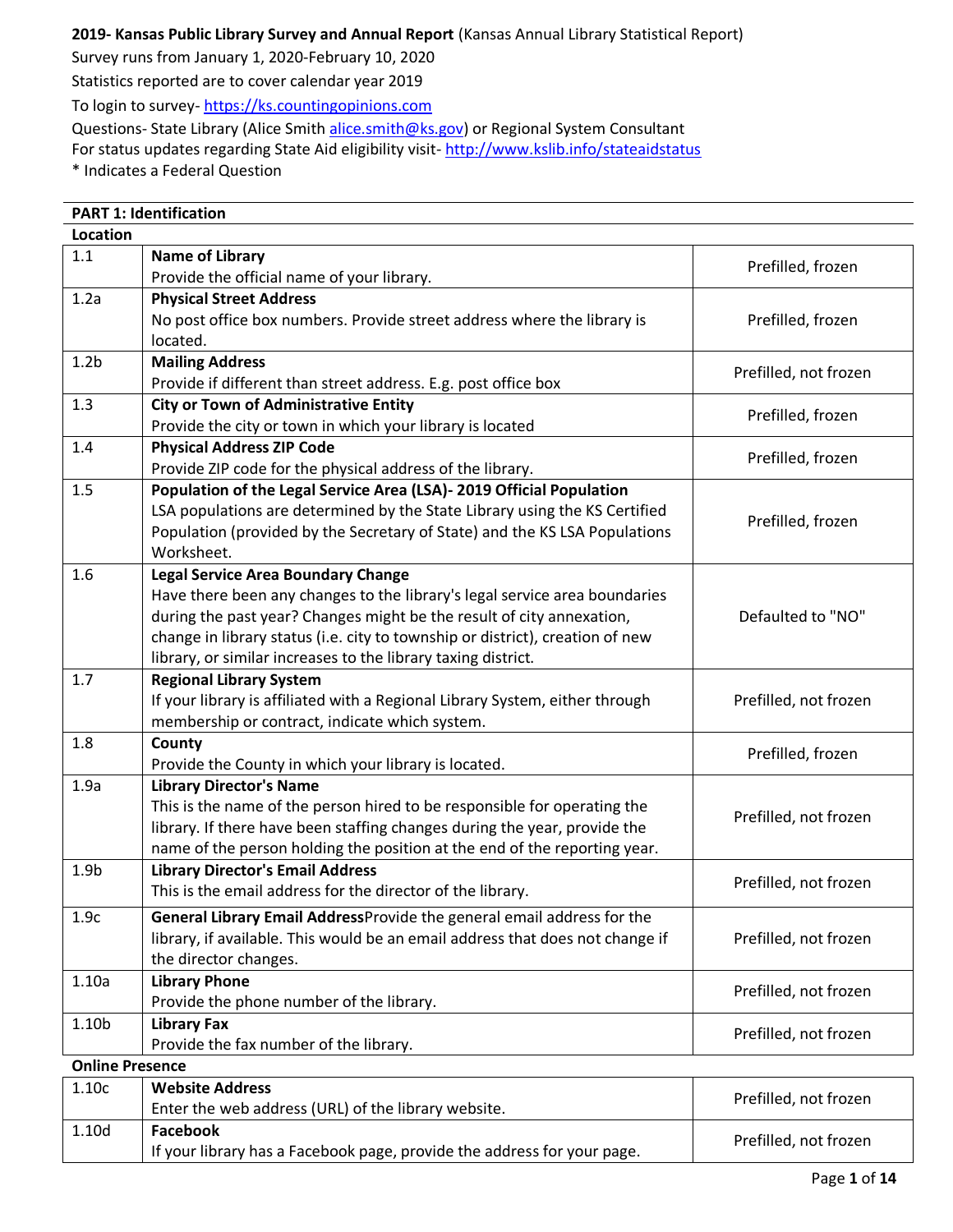| 1.10e              | <b>Twitter</b>                                                                                    | Prefilled, not frozen    |
|--------------------|---------------------------------------------------------------------------------------------------|--------------------------|
|                    | If your library has a Twitter account, provide the handle.                                        |                          |
| 1.10f              | <b>Other Social Media</b>                                                                         | Prefilled, not frozen    |
|                    | If your library has other social media (Pinterest, etc.) enter that address                       |                          |
| <b>Other</b>       |                                                                                                   |                          |
| 1.11               | <b>Friends of the Library</b>                                                                     | Prefilled, not frozen    |
|                    | Does your library have a Friends group?                                                           |                          |
| 1.12               | <b>Volunteers</b>                                                                                 |                          |
|                    | Do you have volunteers working in your library? Answer yes if your library                        | Prefilled, not frozen    |
|                    | has volunteers or any unpaid staff or workers.<br><b>PART 2: General Information</b>              |                          |
|                    |                                                                                                   |                          |
| $2.1*$             | <b>Number of Bookmobiles</b>                                                                      |                          |
|                    | Bookmobiles are staffed with paid staff, have regularly scheduled stops,                          | Prefilled with previous  |
|                    | regularly scheduled service hours and carries an organized collection of                          | answer, frozen           |
|                    | library materials. Count the number of vehicles and not the number of stops<br>the vehicle makes. |                          |
|                    | <b>Online Public Access Catalog (OPAC)</b>                                                        |                          |
| 2.2                |                                                                                                   | Prefilled with previous  |
|                    | The automated circulation system/online public access catalog in use in your<br>library.          | answer, not frozen       |
| $2.2a*$            | <b>Number of Registered Users</b>                                                                 |                          |
|                    | Report the number of registered users. A registered user is a library user                        |                          |
|                    | who has applied for and received an identification number or card from the                        |                          |
|                    | public library that has established conditions under which the user may                           |                          |
|                    | borrow library materials and gain access to other library services. Note-Files                    |                          |
|                    | should have been purged within the past three (3) years.                                          |                          |
| $2.3*$             | <b>Number of Central Libraries</b>                                                                |                          |
|                    | Synonymous with main library. A central library is one type of single outlet                      |                          |
|                    | library or the library which is the operational center of a multi-outlet library.                 | Prefilled with previous  |
|                    | Usually all processing is centralized here and the principal collections are                      | answer, frozen           |
|                    | housed here.                                                                                      |                          |
| 2.4                | <b>Number of Branch Libraries</b>                                                                 |                          |
|                    | A branch library is an auxiliary unit of an administrative entity which has all                   |                          |
|                    | of the following: 1) separate quarters, 2) an organized collection of library                     | Prefilled with previous  |
|                    | materials, 3) paid staff, and 4) regularly scheduled hours for opening to the                     | answer, frozen           |
|                    | public.                                                                                           |                          |
| <b>Information</b> |                                                                                                   |                          |
| 2.5a               | <b>Legal Name</b>                                                                                 |                          |
|                    | Full legal name of the library.                                                                   | Prefilled, frozen        |
| 2.5 <sub>b</sub>   | <b>Square footage</b>                                                                             |                          |
|                    | Provide the area, in square feet, of the library. This is the area of all floors                  |                          |
|                    | (including attics and basements) enclosed by the outer walls of the library.                      |                          |
|                    | Include all areas occupied by the library, including those areas off-limits to                    | Prefilled with previous  |
|                    | the public. Include any areas shared with another agency or agencies if the                       | answer, not frozen       |
|                    | library has use of the area. This includes hallways, restrooms, office space,                     |                          |
|                    | shared meeting rooms, closets, etc.                                                               |                          |
| 2.5c               | <b>Public Service Hours Per Year</b>                                                              |                          |
|                    | Provide the annual number of hours the library is open to the public. You                         | Prefilled with previous  |
|                    | can use your weekly hours multiplied by 52.                                                       | answer, not frozen       |
| 2.5d               | <b>Public Service Weeks Per Year</b>                                                              |                          |
|                    | Provide the number of weeks, rounded to the nearest week, this library was                        | Prefilled with "52", not |
|                    | open to the public.                                                                               | frozen                   |
| 2.5e               | <b>Head Librarian</b>                                                                             | Prefilled                |
| 2.5f               | <b>Street Address</b>                                                                             | Prefilled                |
| 2.5g               | <b>City</b>                                                                                       | Prefilled                |
|                    |                                                                                                   |                          |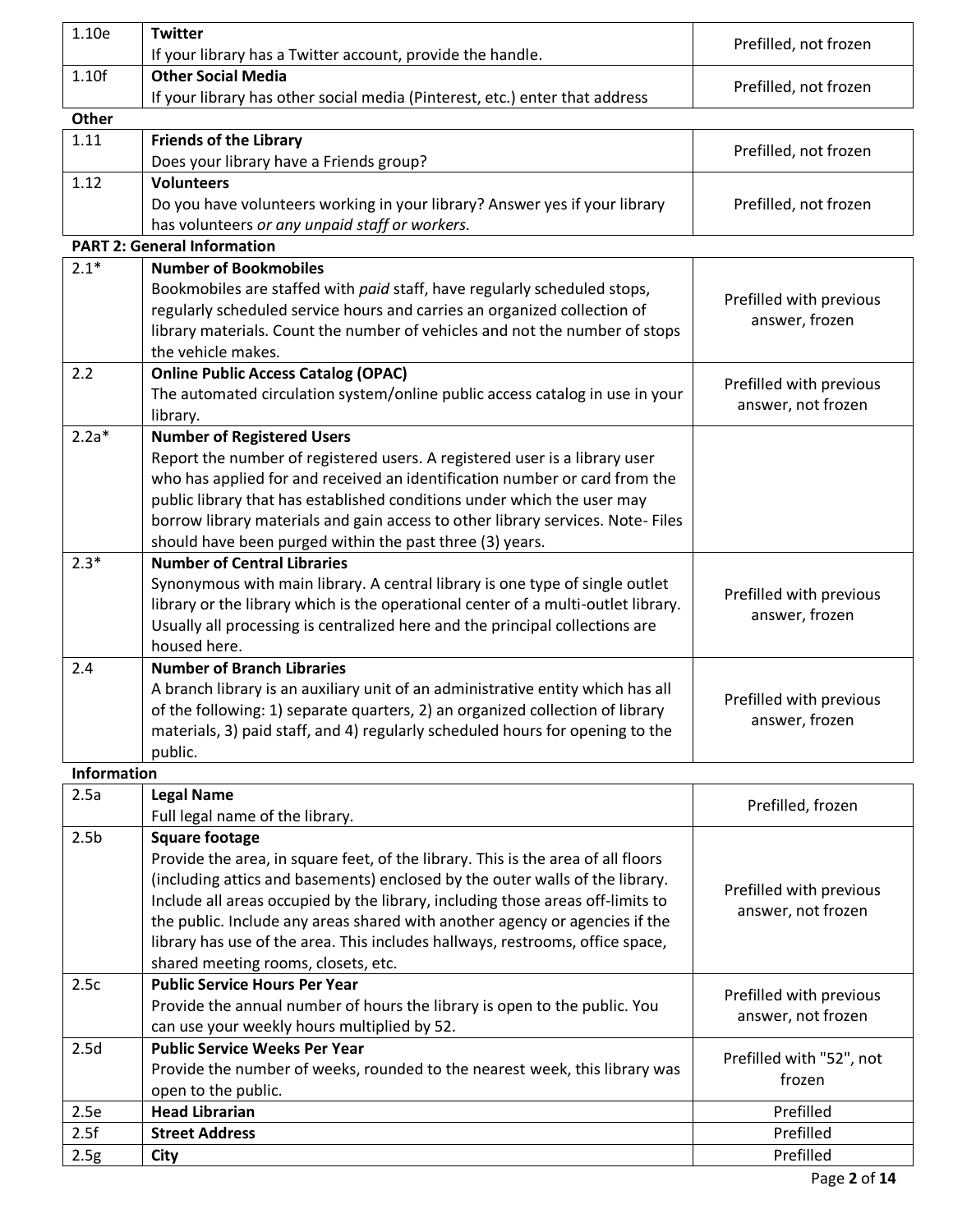| 2.5h   | <b>Email Address</b>                                                        | Prefilled          |
|--------|-----------------------------------------------------------------------------|--------------------|
| 2.5i   | <b>Telephone</b>                                                            | Prefilled          |
| 2.5j   | <b>Fax</b>                                                                  | Prefilled          |
| $2.6*$ | <b>Public Service Hours Per Year</b>                                        | hidden calculation |
|        | This sum will include any branch hours previously provided.                 | $2.5c = 2.6$       |
| $2.7*$ | <b>Library Visits</b>                                                       |                    |
|        | Report the total annual number of times individuals enter the library for   |                    |
|        | whatever purpose (include attending activities and meetings and others      |                    |
|        | requiring no staff services). You may estimate the number by counting the   |                    |
|        | total number of visits during a "typical week" and multiply by 52.          |                    |
| $2.8*$ | <b>Reference Transactions</b>                                               |                    |
|        | Questions answered to patrons. Reference transactions are information       |                    |
|        | consultations in which library staff recommend, interpret, evaluate, and/or |                    |
|        | use information resources to help others to meet particular information     |                    |
|        | needs. This includes providing Readers Advisory.                            |                    |
|        | .                                                                           |                    |

**PART 3: Paid Staff**

Include total hours for all individuals in each category. The full time equivalent (FTE) for any staff category is determined by summing the total hours worked per typical week by all category employees and dividing by 40.

| 3.1<br><b>Total Librarian Hours</b><br>Weekly hours worked by all paid staff holding the title of Librarian. Provide<br>the average number of hours per week worked by library staff persons<br>holding the title of "Librarian" or equivalent. "Librarians" are defined as<br>persons who do paid work that usually requires professional training and<br>Prefilled, not frozen<br>skills in the theoretical or scientific aspects of library work or both, as<br>distinct from its mechanical or clerical aspect. The usual educational<br>requirement is a master's degree from programs of library and<br>informational studies accredited by the American Library Association (ALA).<br>However, other persons may hold the title of "Librarian".<br>$3.1a*$<br><b>Total Librarians</b><br>The full time equivalent (FTE) for any staff category is determined by<br>Hidden calculation<br>summing the total hours worked per typical week by all category employees<br>$3.1/40=3.1a$<br>and dividing by 40.<br>3.2<br><b>ALA-MLS Hours</b><br>Of the hours listed above in question 3.1 (Total Librarian Hours), how many<br>hours worked by Librarians with master's degrees from programs or library<br>Prefilled, not frozen<br>and informational studies accredited by the American Library Association?<br>Example- MLS, MLIS or equivalent degrees.<br>$3.2a*$<br><b>ALA-MLS Librarians</b><br>The full time equivalent (FTE) for any staff category is determined by<br><b>Hidden calculation</b><br>summing the total hours worked per typical week by all category employees<br>$3.2/40=3.2a$<br>and dividing by 40.<br><b>All Other Paid Employees Hours</b><br>3.3<br>Weekly hours worked by all other paid staff not included in question 3.1.<br>This should include maintenance, office, housekeeping, security, etc.<br>Prefilled, not frozen<br>regardless of their educational background. For example, a staff member<br>with an MLS working as a security guard would be counted here, not in 3.2<br><b>All Other Paid Employees</b><br>$3.3a*$<br>The full time equivalent (FTE) for any staff category is determined by<br>Hidden calculation<br>summing the total hours worked per typical week by all category employees<br>$3.3/40=3.3a$<br>and dividing by 40.<br><b>Total Paid Employee Hours</b><br>3.4<br>Hidden calculation<br>$3.1 + 3.3 = 3.4$<br>$3.4a*$<br>Hidden calculation<br><b>Total Paid Employees</b><br>$3.1a+3.3a=3.4a$ |  |  |
|-------------------------------------------------------------------------------------------------------------------------------------------------------------------------------------------------------------------------------------------------------------------------------------------------------------------------------------------------------------------------------------------------------------------------------------------------------------------------------------------------------------------------------------------------------------------------------------------------------------------------------------------------------------------------------------------------------------------------------------------------------------------------------------------------------------------------------------------------------------------------------------------------------------------------------------------------------------------------------------------------------------------------------------------------------------------------------------------------------------------------------------------------------------------------------------------------------------------------------------------------------------------------------------------------------------------------------------------------------------------------------------------------------------------------------------------------------------------------------------------------------------------------------------------------------------------------------------------------------------------------------------------------------------------------------------------------------------------------------------------------------------------------------------------------------------------------------------------------------------------------------------------------------------------------------------------------------------------------------------------------------------------------------------------------------------------------------------------------------------------------------------------------------------------------------------------------------------------------------------------------------------------------------------------------------------------------------------------------------------------------------------------------------------------------------------------------------------------------|--|--|
|                                                                                                                                                                                                                                                                                                                                                                                                                                                                                                                                                                                                                                                                                                                                                                                                                                                                                                                                                                                                                                                                                                                                                                                                                                                                                                                                                                                                                                                                                                                                                                                                                                                                                                                                                                                                                                                                                                                                                                                                                                                                                                                                                                                                                                                                                                                                                                                                                                                                         |  |  |
|                                                                                                                                                                                                                                                                                                                                                                                                                                                                                                                                                                                                                                                                                                                                                                                                                                                                                                                                                                                                                                                                                                                                                                                                                                                                                                                                                                                                                                                                                                                                                                                                                                                                                                                                                                                                                                                                                                                                                                                                                                                                                                                                                                                                                                                                                                                                                                                                                                                                         |  |  |
|                                                                                                                                                                                                                                                                                                                                                                                                                                                                                                                                                                                                                                                                                                                                                                                                                                                                                                                                                                                                                                                                                                                                                                                                                                                                                                                                                                                                                                                                                                                                                                                                                                                                                                                                                                                                                                                                                                                                                                                                                                                                                                                                                                                                                                                                                                                                                                                                                                                                         |  |  |
|                                                                                                                                                                                                                                                                                                                                                                                                                                                                                                                                                                                                                                                                                                                                                                                                                                                                                                                                                                                                                                                                                                                                                                                                                                                                                                                                                                                                                                                                                                                                                                                                                                                                                                                                                                                                                                                                                                                                                                                                                                                                                                                                                                                                                                                                                                                                                                                                                                                                         |  |  |
|                                                                                                                                                                                                                                                                                                                                                                                                                                                                                                                                                                                                                                                                                                                                                                                                                                                                                                                                                                                                                                                                                                                                                                                                                                                                                                                                                                                                                                                                                                                                                                                                                                                                                                                                                                                                                                                                                                                                                                                                                                                                                                                                                                                                                                                                                                                                                                                                                                                                         |  |  |
|                                                                                                                                                                                                                                                                                                                                                                                                                                                                                                                                                                                                                                                                                                                                                                                                                                                                                                                                                                                                                                                                                                                                                                                                                                                                                                                                                                                                                                                                                                                                                                                                                                                                                                                                                                                                                                                                                                                                                                                                                                                                                                                                                                                                                                                                                                                                                                                                                                                                         |  |  |
|                                                                                                                                                                                                                                                                                                                                                                                                                                                                                                                                                                                                                                                                                                                                                                                                                                                                                                                                                                                                                                                                                                                                                                                                                                                                                                                                                                                                                                                                                                                                                                                                                                                                                                                                                                                                                                                                                                                                                                                                                                                                                                                                                                                                                                                                                                                                                                                                                                                                         |  |  |
|                                                                                                                                                                                                                                                                                                                                                                                                                                                                                                                                                                                                                                                                                                                                                                                                                                                                                                                                                                                                                                                                                                                                                                                                                                                                                                                                                                                                                                                                                                                                                                                                                                                                                                                                                                                                                                                                                                                                                                                                                                                                                                                                                                                                                                                                                                                                                                                                                                                                         |  |  |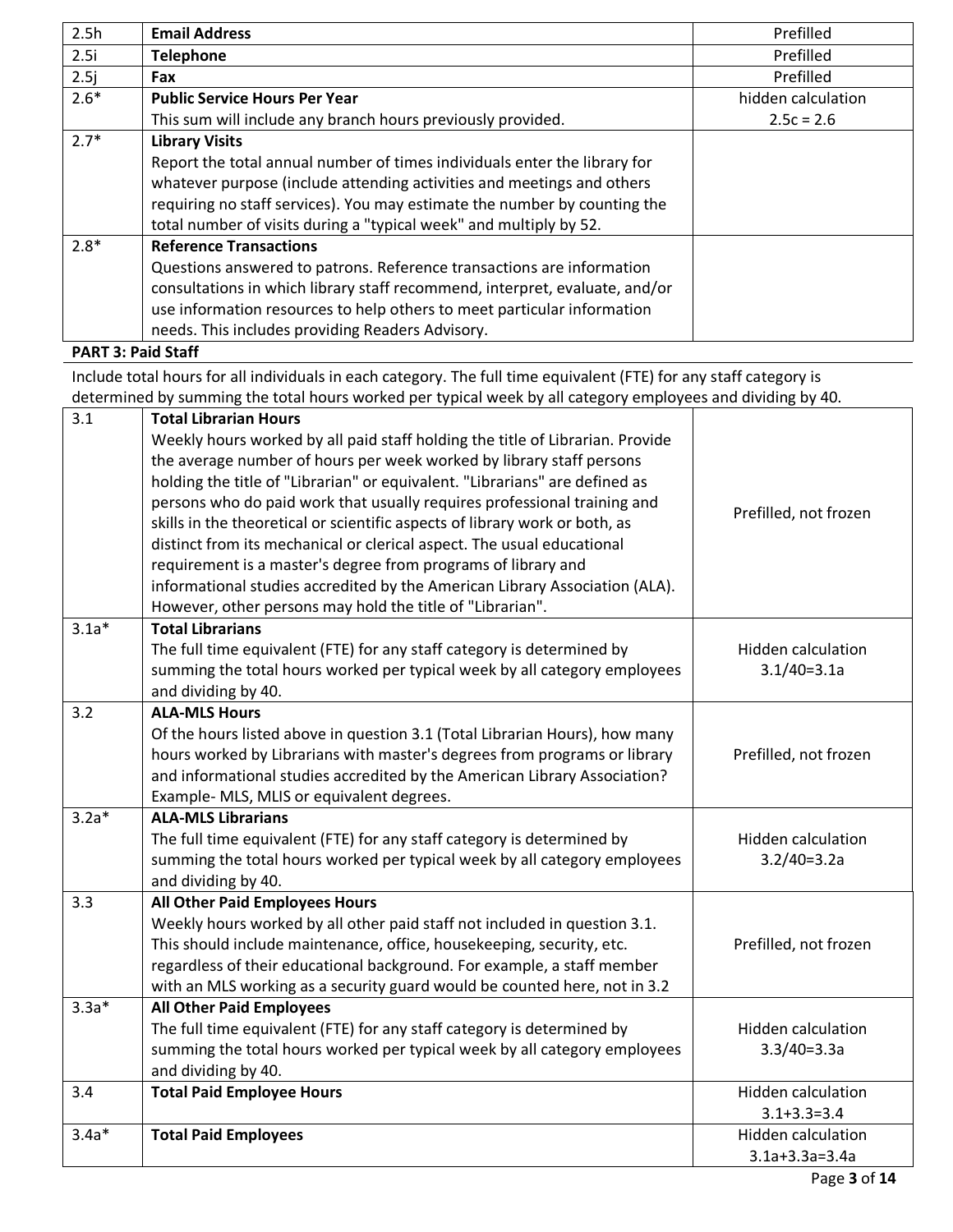#### **PART 4: Salary Survey** Do not report individual employees names. 4.a **Name of Position** Enter the position name or title. For example "Library Director" Prefilled, not frozen 4.b **Current number of employees in this position** Indicate the total number of employees who have this position or title (full or part-time) Prefilled, not frozen 4.c **Current Hourly Salary** Enter the hourly pay for this position or job title. If more than one employee holds this position, enter a range. For salaried employees, you can either divide by the hours worked to get an hourly rate, or enter the annual salary. Prefilled, not frozen

**PART 5: Benefits**

| Does your library provide paid vacation days?                               | Prefilled, not frozen                                   |
|-----------------------------------------------------------------------------|---------------------------------------------------------|
|                                                                             |                                                         |
| Does your library provide sick leave days?                                  | Prefilled, not frozen                                   |
| Answer "Yes" if sick leave is paid at your library.                         |                                                         |
| Does your library provide retirement benefits?                              |                                                         |
| Answer "Yes" if KPERS or a similar retirement package is offered by your    | Prefilled, not frozen                                   |
| library.                                                                    |                                                         |
| Does your library provide medical insurance?                                |                                                         |
| Answer "Yes" if medical and/or health benefits are offered by your library. | Prefilled, not frozen                                   |
|                                                                             | Answer "Yes" if vacation leave is paid at your library. |

### **PART 6: Operating Income**

Report all income as whole dollars only; omit cents. If your library does not have an item in its budget or if the information is not available, enter "0". For most libraries, mill levy information can be located at-

http://admin.ks.gov/offices/chief-financial-officer/municipal-services/municipal-budgets or by asking your city office. Locate the appropriate budget for your library. Spreadsheet budgets will have a red tab called "Library Grant", .PDF budgets will have a page headed "Worksheet for State Grant-in-Aid to Public Libraries". Note- some libraries will have more than one budget to check.

| 6.1a             | Library Fund Mill Levy (three decimal places)                                  |  |
|------------------|--------------------------------------------------------------------------------|--|
|                  | Provide the library fund mill levy rate to three decimal places (example:      |  |
|                  | 8.750)                                                                         |  |
| 6.1 <sub>b</sub> | Library Fund Revenue (whole dollars only)                                      |  |
|                  | This includes all tax funds designated by all taxing entities involved (city,  |  |
|                  | township. County), and available for expenditure by the public library. This   |  |
|                  | includes ad valorem, motor vehicle, RV, 16-20M, boat and aircraft taxes and    |  |
|                  | delinquent back taxes. All other income is to be reported in 6.2 or 6.3        |  |
| 6.2a             | Library Employee Benefits Fund Levy (three decimal places)                     |  |
|                  | Include the current levy for the Library Employee Benefits Fund to three       |  |
|                  | decimal places. If no fund, please enter "0".                                  |  |
| 6.2 <sub>b</sub> | Library Employee Benefits Fund Revenue (whole dollars only)                    |  |
|                  | Include any payments received for a separate library employee benefit fund     |  |
|                  | levy. If your library does not have a separate library employee benefits fund  |  |
|                  | levy, enter "0".                                                               |  |
| 6.3              | <b>Additional Municipal Government Funds</b>                                   |  |
|                  | Include any additional monies from your municipality, such as electric funds,  |  |
|                  | water funds, transfers from general funds unless already reported in line      |  |
|                  | 6.1.                                                                           |  |
| 6.4              | Indirect additional local public support                                       |  |
|                  | Indirect local support includes any goods or services for the library that are |  |
|                  | paid for directly by the municipality. This may include things like utilities, |  |
|                  | Internet or phone service, or capital improvements. Include only the actual    |  |
|                  | monetary value of local government contributions towards these services        |  |
|                  | that can be documented from the local government. If none, enter "0".          |  |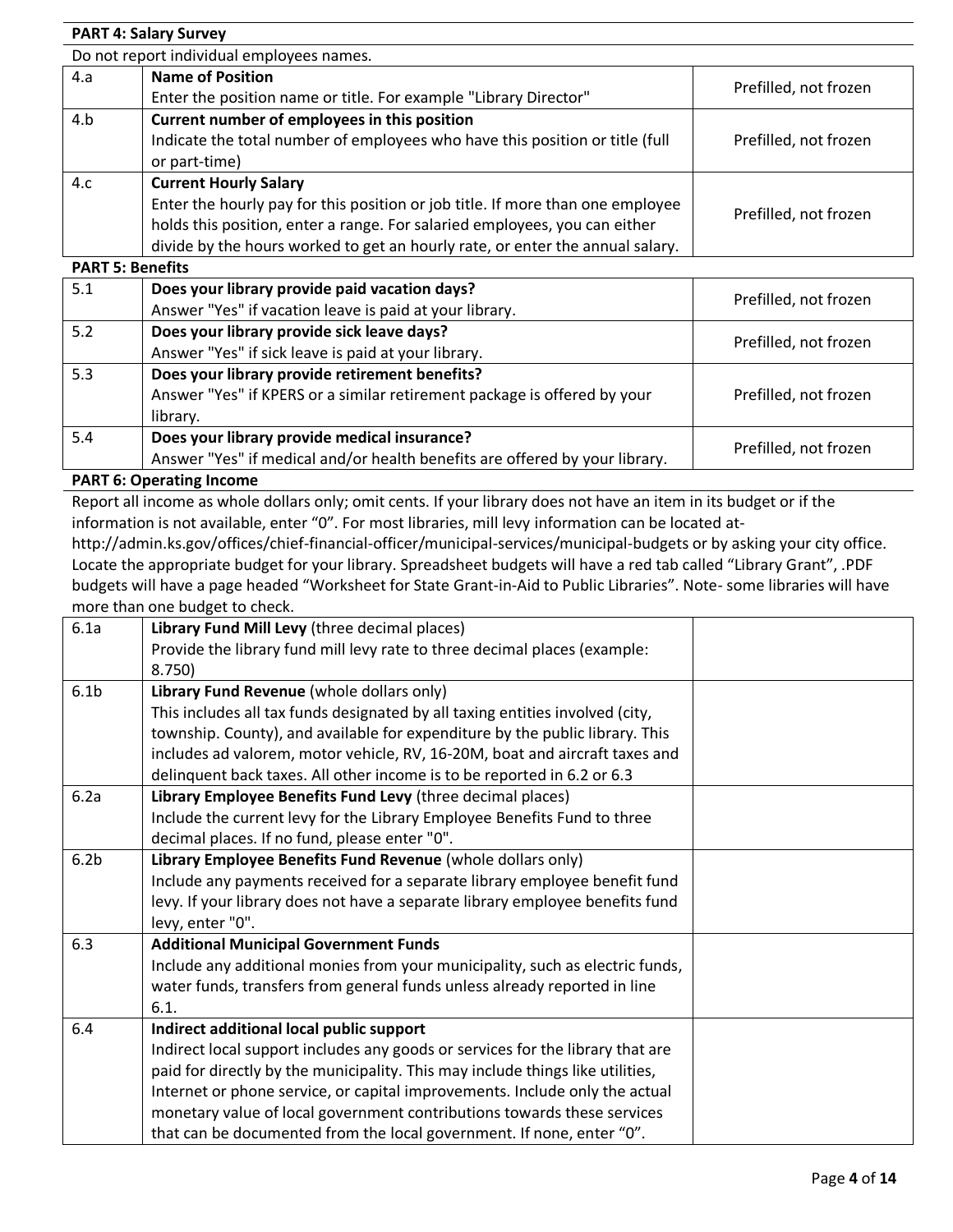| $6.5*$  | <b>Local Government Revenue</b>                                               | Hidden calculation      |
|---------|-------------------------------------------------------------------------------|-------------------------|
|         |                                                                               | $6.1b+6.2b+6.3+6.4=6.5$ |
| 6.6     | <b>State Grant-in-Aid</b>                                                     | Prepopulated by State   |
|         |                                                                               | Library                 |
| 6.7     | <b>Regional Library System Grant Funds</b>                                    | may be prepopulated by  |
|         | Include your library's past year system grant, if any. Include system,        | Regional                |
|         | competitive, etc. grant totals.                                               |                         |
| $6.8*$  | <b>State Government Revenue</b>                                               | Hidden calculation      |
|         | State and Regional Funds are considered "state" for this definition only.     | $6.6 + 6.7 = 6.8$       |
| $6.9*$  | Federal Government RevenueInclude any monies received from the Federal        |                         |
|         | government either through direct grants or through grants passed through      | Prepopulated by State   |
|         | the State Library from the Library Services and Technology Act (LSTA).        | Library, not frozen     |
|         | Examples-KS Notable Books Grant                                               |                         |
| $6.10*$ | <b>Other Revenue</b>                                                          |                         |
|         | Report al income other than given in 6.2-6.9. Examples: Gifts from Friends of |                         |
|         | the Library or Foundations, fines and fees, interest earned, or any           |                         |
|         | fundraising efforts (book sales). Do not include designated for capital       |                         |
|         | purposes; the value of any contributed or in-kind services or non-monetary    |                         |
|         | gifts or donations; or carryover funds from the previous year.                |                         |
| $6.11*$ | <b>Total Revenue</b>                                                          | Hidden calculation      |
|         |                                                                               | $6.5+6.8+6.9+6.10=6.11$ |

**PART 7: Capital Funds**

**Note- the survey definition of acceptable capital expenditures is NOT the same as the Kansas statute definition. To the best of your ability, please use the survey definition here.** *Funds designated for the acquisition of or additions to fixed assets such as building sites, new buildings and building additions, new equipment, initial book stock, furnishings for new or expanded buildings, and new vehicles. This excludes replacement and repair of existing furniture and equipment, regular purchase of library materials, and investments for capital appreciation.*

| 7.1     | Does your library have a Capital Improvement Fund?                                                                                                                                                                                                                                                                                                                                                                      | Yes or No<br>skip logic, prefilled, not<br>frozen |
|---------|-------------------------------------------------------------------------------------------------------------------------------------------------------------------------------------------------------------------------------------------------------------------------------------------------------------------------------------------------------------------------------------------------------------------------|---------------------------------------------------|
| $7.2a*$ | <b>Local Government Capital Revenue</b>                                                                                                                                                                                                                                                                                                                                                                                 |                                                   |
|         | Report all tax sources for capital funds from the local government. Example:<br>City gives to a library capital fund. Report income received only in the<br>reporting year. Do not report the current balance, only calendar year<br>additions. Include transfers from the operating budget which can be a<br>maximum of 10% of your tax income. Any amount in excess of this<br>percentage should be reported in 7.2d. | Prefilled with "0", not frozen                    |
| $7.2*$  | <b>State Government Capital Revenue</b>                                                                                                                                                                                                                                                                                                                                                                                 |                                                   |
|         | No state government sources are available for capital improvements                                                                                                                                                                                                                                                                                                                                                      | Prefilled with "0", frozen                        |
| $7.2c*$ | <b>Federal Government Capital Revenue</b><br>Example: FEMA funds received by library.                                                                                                                                                                                                                                                                                                                                   | Prefilled with "0", frozen                        |
| $7.2d*$ | <b>Other Capital Revenue</b><br>Report any other sources of Capital funds, including: building fund<br>campaigns, insurance claim funds received, interest, transfers from the<br>operating budget in excess of 10%, and donations. Do not report the current<br>balance, only calendar year additions.                                                                                                                 | Prefilled with "0"                                |
| $7.2e*$ | <b>Total Capital Revenue</b>                                                                                                                                                                                                                                                                                                                                                                                            | Hidden calculation                                |
|         |                                                                                                                                                                                                                                                                                                                                                                                                                         | 7.2a+7.2b+7.2c+7.2d=7.2e                          |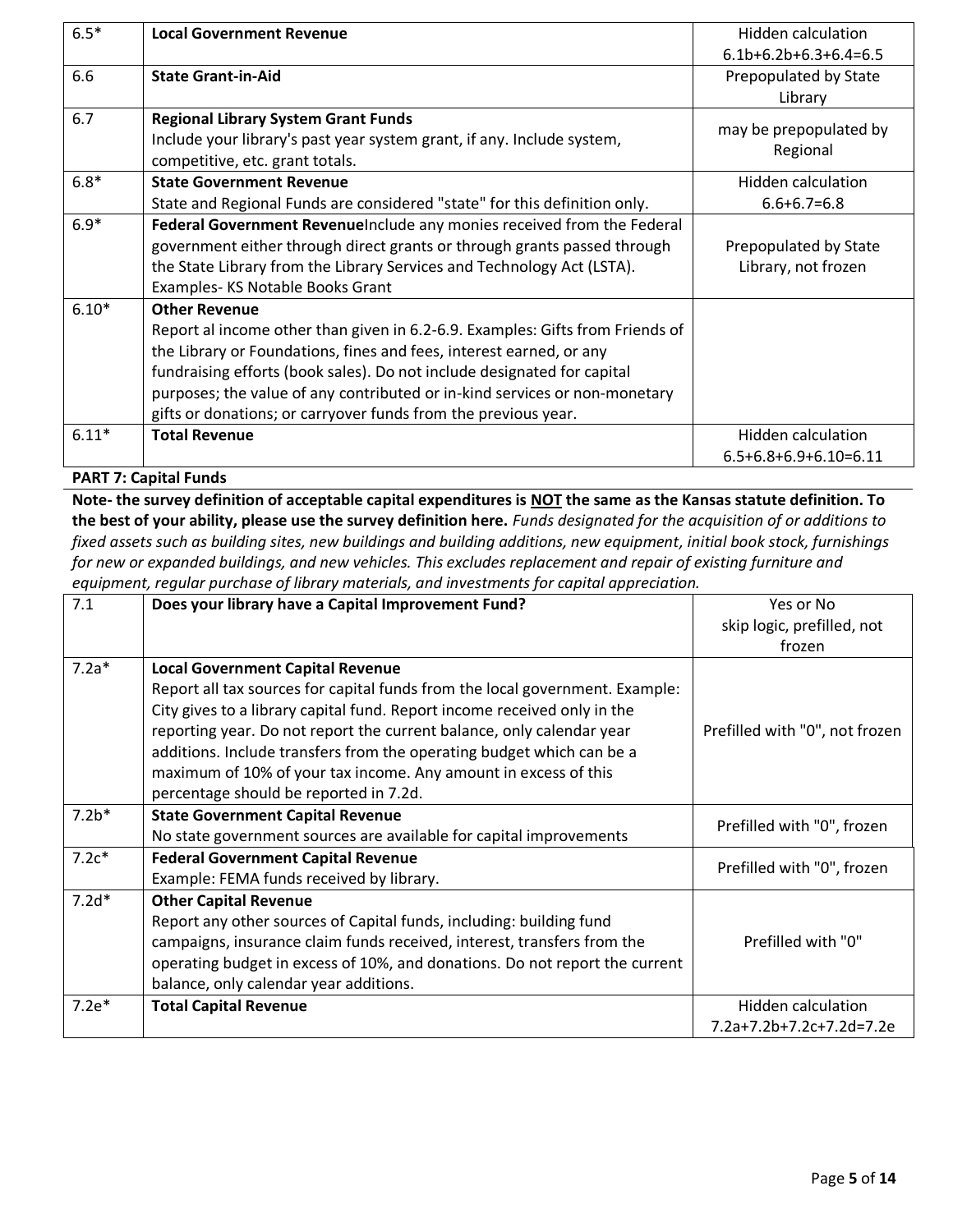| $7.3*$ | <b>Total Capital Expenditures</b>                                                                                                                                                                                                                                                                                           |                    |
|--------|-----------------------------------------------------------------------------------------------------------------------------------------------------------------------------------------------------------------------------------------------------------------------------------------------------------------------------|--------------------|
|        | Note- the survey definition of acceptable capital expenditures is NOT the<br>same as the Kansas statute definition. To the best of your ability, please use<br>the survey definition here. Include funds spent for the acquisitions of, or<br>additions to, fixed assets such as building sites, new buildings and building | Prefilled with "0" |
|        | additions, new equipment (including major computer installations), initial<br>book stock, furnishing and equipment, regular purchase of library materials,<br>and investments for capital appreciation. This does not need to match 7.2e.                                                                                   |                    |

### **PART 8: Expenditures**

Report all expenses as whole dollars only; omit cents. If your library does not have an item in its budget or the information is not available, enter "0".

#### **Staff Expenditures**

| $8.1*$ | <b>Salaries &amp; Wages Expenditures</b><br>Include salaries and wages before deductions for all staff paid<br>for the past year. Report employee benefits on line 8.2.                                                                                                                               |                                |
|--------|-------------------------------------------------------------------------------------------------------------------------------------------------------------------------------------------------------------------------------------------------------------------------------------------------------|--------------------------------|
| $8.2*$ | <b>Employee Benefits Expenditures</b><br>Include benefits paid to all employees. Examples: Social<br>Security, Medicare (FICA), retirement (KPERS), medical<br>insurance, life insurance, guaranteed disability income<br>protection, unemployment compensation, workers<br>compensation and tuition. |                                |
| $8.3*$ | <b>Total Staff Expenditures</b>                                                                                                                                                                                                                                                                       | Hidden calculation 8.1+8.2=8.3 |

**Print Collection Expenditures**

| 8.4a    | <b>Expenditures on Books</b>                                 |                                   |
|---------|--------------------------------------------------------------|-----------------------------------|
|         | Include expenditures for print books.                        |                                   |
| 8.4b    | <b>Expenditures on Periodicals</b>                           |                                   |
|         | Report the amount spent for current print periodical         |                                   |
|         | subscriptions during the past year. Exclude expenditures for |                                   |
|         | microforms or binding of periodicals.                        |                                   |
| $8.4c*$ | <b>Total Print Expenditures</b>                              | Hidden calculation 8.4a+8.4b=8.4c |

**Electronic Materials Expenditures**

| 8.5a             | <b>Expenditures on Ebooks</b><br>Report expenditures for ebooks only. Designed to be read on a<br>screen or where text is prevalent.                                                                                                                                                                                                          |                                           |
|------------------|-----------------------------------------------------------------------------------------------------------------------------------------------------------------------------------------------------------------------------------------------------------------------------------------------------------------------------------------------|-------------------------------------------|
| 8.5 <sub>b</sub> | <b>Expenditures on Databases/Online Resources</b><br>Report the library's expenditures only on databases.                                                                                                                                                                                                                                     |                                           |
| 8.5c             | <b>Expenditures on other electronic materials</b><br>Report the total expenditures for electronic (digital) materials<br>not reported in 8.5a or 8.5b. Examples: Downloadable audios<br>or videos, maps, photographs, electronic subscriptions, or<br>other items that can be accessed via computer, internet access<br>or some other device. |                                           |
| $8.5d*$          | <b>Total Expenditures of All Electronic Materials</b>                                                                                                                                                                                                                                                                                         | Hidden calculation<br>8.5a+8.5b+8.5c=8.5d |

# **Collection Expenditures**

| $8.6*$ | <b>Other Materials Expenditures</b>                           |                                      |
|--------|---------------------------------------------------------------|--------------------------------------|
|        | Report total expenditures for materials in the collection not |                                      |
|        | reported on 8.4a-8.5d. Examples: audio CDs, DVDs, video       |                                      |
|        | games, Playaways, cake pans, fishing poles, ereaders, etc.    |                                      |
| $8.7*$ | <b>Total Collection Expenditures</b>                          | Hidden calculation 8.4c+8.5d+8.6=8.7 |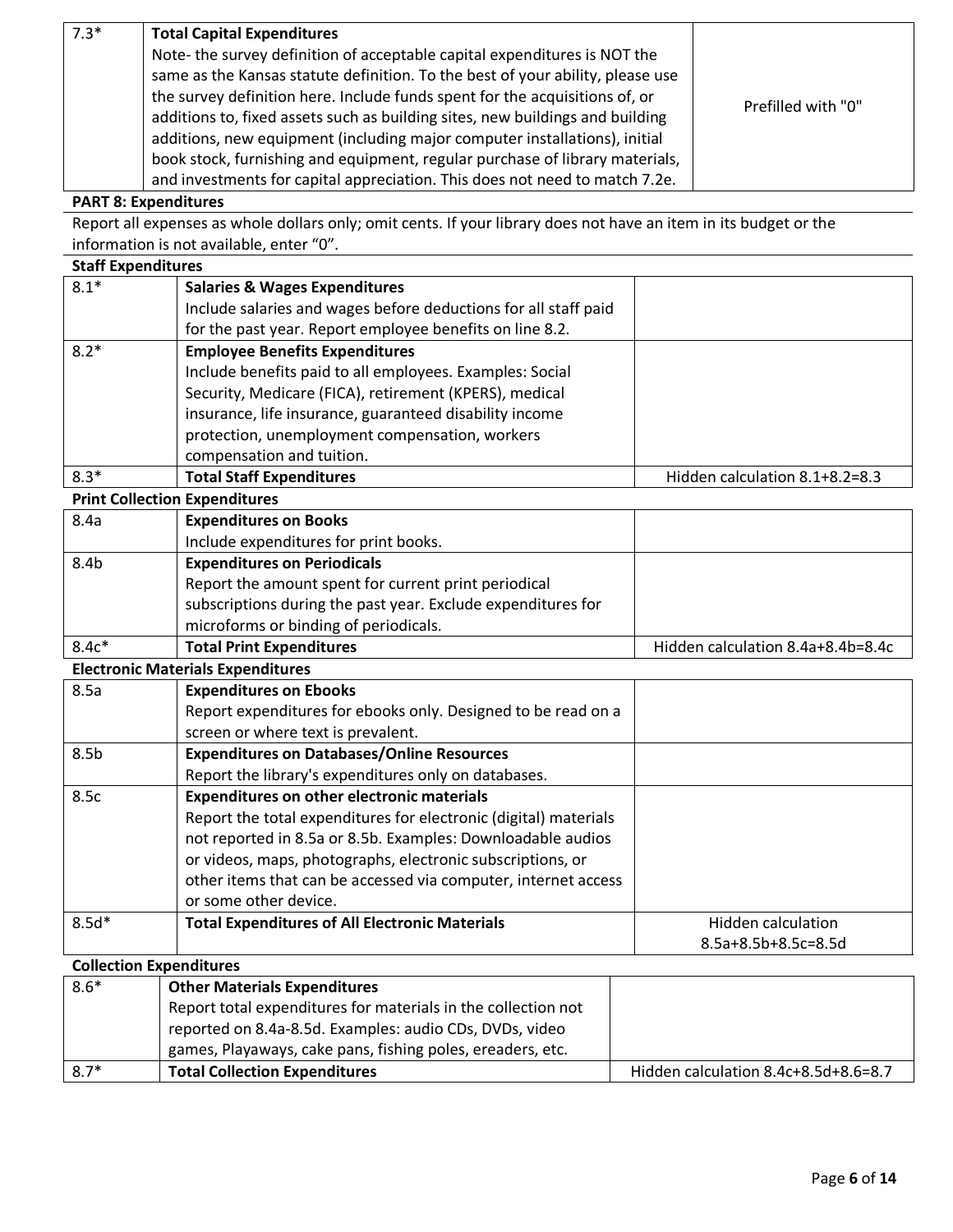|                          | <b>Operating Expenditures</b>                                                                                |  |                                                                                                              |  |
|--------------------------|--------------------------------------------------------------------------------------------------------------|--|--------------------------------------------------------------------------------------------------------------|--|
| $8.8*$                   | <b>Other Operating Expenditures</b>                                                                          |  |                                                                                                              |  |
|                          | Report all other expenditures excluding staff and collection.                                                |  |                                                                                                              |  |
|                          | Examples: water, heating, Internet, office supplies,                                                         |  |                                                                                                              |  |
|                          | replacement computers (staff or public), furniture.                                                          |  |                                                                                                              |  |
| $8.9*$                   | <b>Total Operating Expenditures</b>                                                                          |  | Hidden calculation 8.3+8.7+8.8=8.9                                                                           |  |
| <b>PART 9: Resources</b> |                                                                                                              |  |                                                                                                              |  |
| 9.1a                     | Books owned at beginning of 2019                                                                             |  |                                                                                                              |  |
|                          | Report the total number of print books in the library's                                                      |  | Prefilled with prior year 9.1d answer                                                                        |  |
|                          | collection at the beginning of calendar year 2019. If possible,                                              |  | given, not frozen                                                                                            |  |
|                          | count individual items, not titles.                                                                          |  |                                                                                                              |  |
| 9.1 <sub>b</sub>         | Books added during calendar year                                                                             |  |                                                                                                              |  |
|                          | Report the total number of print books added to the library's                                                |  |                                                                                                              |  |
|                          | collection during 2019, whether purchased, or donated as                                                     |  |                                                                                                              |  |
|                          | gifts and added as part of your collection and catalogued.                                                   |  |                                                                                                              |  |
| 9.1c                     | Books withdrawn during calendar year                                                                         |  |                                                                                                              |  |
|                          | Report the total number of books withdrawn (through                                                          |  |                                                                                                              |  |
|                          | weeding or loss) from the collection during 2019.                                                            |  |                                                                                                              |  |
| $9.1d*$                  | <b>Total Print Material at end of 2019</b>                                                                   |  | Hidden calculation 9.1a+9.1b-9.1c=9.1d                                                                       |  |
| $9.2*$                   | <b>Audio-Physical Units</b>                                                                                  |  |                                                                                                              |  |
|                          | Report the total number of audio physical units. Examples:                                                   |  |                                                                                                              |  |
|                          | CDs and Playaways                                                                                            |  |                                                                                                              |  |
| $9.3*$                   | <b>Video-Physical Units</b>                                                                                  |  |                                                                                                              |  |
|                          | Report the total number of video physical units. Examples:                                                   |  |                                                                                                              |  |
|                          | DVDs, Playaway Views                                                                                         |  |                                                                                                              |  |
| $9.2a*$                  | <b>Audio- Downloadable Units</b>                                                                             |  |                                                                                                              |  |
|                          | Report the total number of downloadable audio units that have been purchased, leased, or licensed by         |  |                                                                                                              |  |
|                          | the library, a consortium, the state library, a donor or other person or entity. Included items must only be |  |                                                                                                              |  |
|                          | accessible with a valid library card; inclusion in the catalog is not required. Do not include items freely  |  |                                                                                                              |  |
|                          | available without monetary exchange. Do not include items that are permanently retained by the               |  |                                                                                                              |  |
|                          | patrons; count only items that have a set circulation period where it is available for their use.            |  |                                                                                                              |  |
|                          | Sunflower Overdrive Consortium                                                                               |  | prepopulated by NWKLS (Sunflower Admin)                                                                      |  |
|                          | <b>Statewide Collection</b>                                                                                  |  | prepopulated by State Library                                                                                |  |
|                          | Overdrive (not part of Sunflower)                                                                            |  |                                                                                                              |  |
|                          | Axis360                                                                                                      |  |                                                                                                              |  |
|                          | Other                                                                                                        |  |                                                                                                              |  |
|                          | <b>Total</b>                                                                                                 |  | what is reported to IMLS                                                                                     |  |
| $9.3a*$                  | <b>Video-Downloadable Units</b>                                                                              |  |                                                                                                              |  |
|                          |                                                                                                              |  | Report the total number of downloadable video units that have been purchased, leased, or licensed by         |  |
|                          |                                                                                                              |  | the library, a consortium, the state library, a donor or other person or entity. Included items must only be |  |
|                          | accessible with a valid library card; inclusion in the catalog is not required. Do not include items freely  |  |                                                                                                              |  |
|                          | available without monetary exchange. Do not include items that are permanently retained by the               |  |                                                                                                              |  |
|                          | patrons; count only items that have a set circulation period where it is available for their use.            |  |                                                                                                              |  |
|                          | Sunflower Overdrive Consortium                                                                               |  | prepopulated by NWKLS (Sunflower Admin)                                                                      |  |
|                          | Overdrive (not part of Sunflower)                                                                            |  |                                                                                                              |  |
|                          | Axis360                                                                                                      |  |                                                                                                              |  |
|                          | Other                                                                                                        |  |                                                                                                              |  |
|                          | Total                                                                                                        |  | what is reported to IMLS                                                                                     |  |
|                          |                                                                                                              |  |                                                                                                              |  |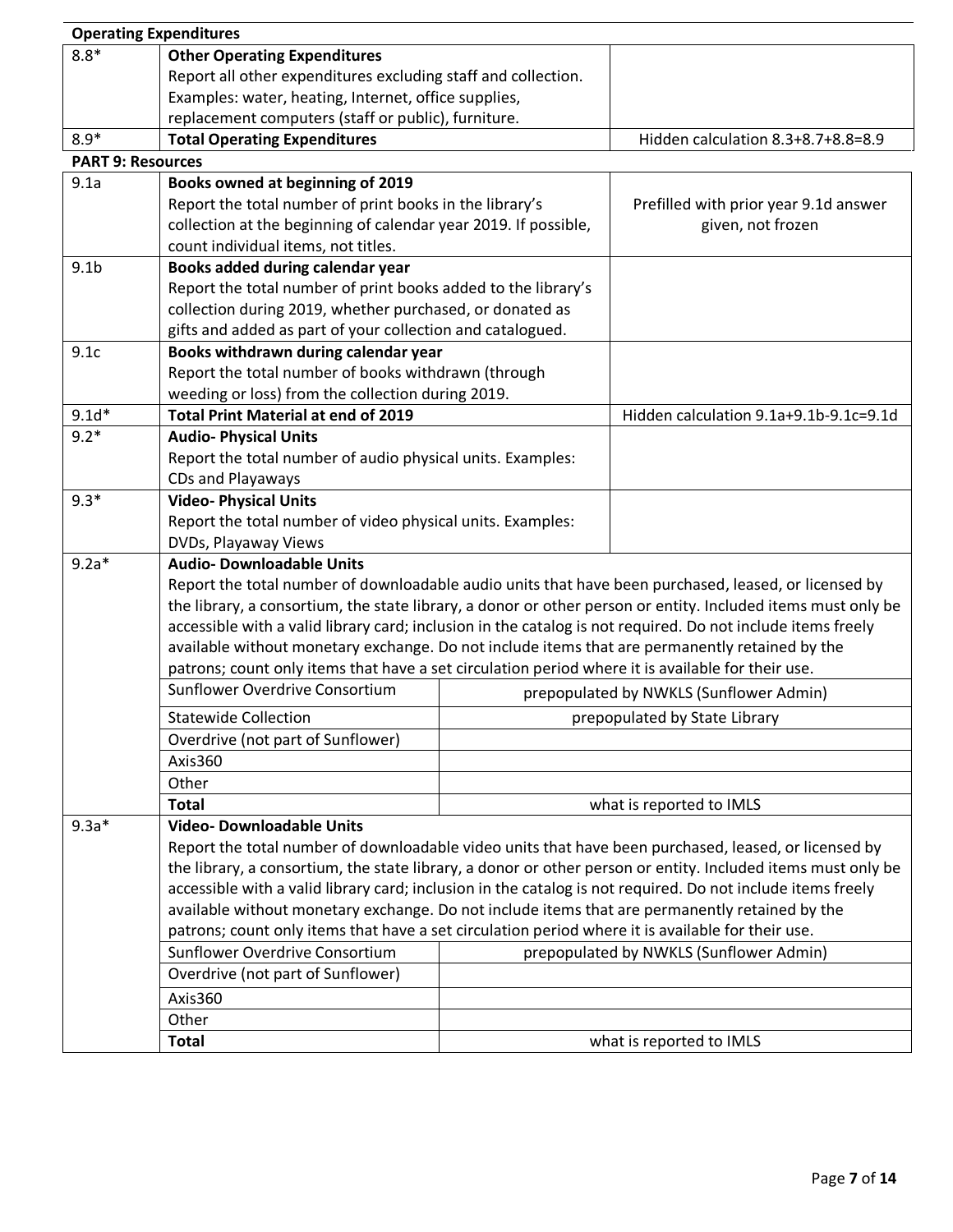| $9.4*$                      | <b>Electronic Books (Ebooks)</b>                                                                                                                                                        |  |                                         |  |
|-----------------------------|-----------------------------------------------------------------------------------------------------------------------------------------------------------------------------------------|--|-----------------------------------------|--|
|                             | Ebooks are defined as electronic equivalents of paper books; they are electronic documents that require                                                                                 |  |                                         |  |
|                             | a device (eReader, computer, etc.) to access. Report only ebook units that have been purchased, leased,                                                                                 |  |                                         |  |
|                             | or licensed by the library, a consortium, the state library, a donor or other person or entity. Included                                                                                |  |                                         |  |
|                             | items must only be accessible with a valid library card; inclusion in the catalog is not required. Do not                                                                               |  |                                         |  |
|                             | include items freely available without monetary exchange. Do not include items that are permanently                                                                                     |  |                                         |  |
|                             | retained by the patrons; count only items that have a set circulation period where it is available for their                                                                            |  |                                         |  |
|                             | use.                                                                                                                                                                                    |  |                                         |  |
|                             | Sunflower Overdrive Consortium                                                                                                                                                          |  | prepopulated by NWKLS (Sunflower Admin) |  |
|                             | <b>Statewide Collection</b>                                                                                                                                                             |  | prepopulated by State Library           |  |
|                             | Overdrive (not part of Sunflower)                                                                                                                                                       |  |                                         |  |
|                             | Axis360                                                                                                                                                                                 |  |                                         |  |
|                             | Other                                                                                                                                                                                   |  |                                         |  |
|                             | <b>Total</b>                                                                                                                                                                            |  | what is reported to IMLS                |  |
| <b>Additional Resources</b> |                                                                                                                                                                                         |  |                                         |  |
| 9.5                         | <b>Number of all Other Materials</b>                                                                                                                                                    |  |                                         |  |
|                             | Include any other circulating materials not included above. This                                                                                                                        |  |                                         |  |
|                             | can include book club kits, video games, fishing rods, cake pans,                                                                                                                       |  |                                         |  |
|                             | etc.                                                                                                                                                                                    |  |                                         |  |
| 9.6                         | <b>Total Collections</b>                                                                                                                                                                |  | <b>Hidden calculation</b>               |  |
|                             |                                                                                                                                                                                         |  | 9.1d+9.2+9.2a+9.3+9.3a+9.4+9.5=9.6      |  |
| $9.7*$                      | <b>Current Print Serial Subscriptions</b>                                                                                                                                               |  |                                         |  |
|                             | Provide the number of current print serial subscriptions,<br>including duplicates for branches, not the number of items.<br>Examples: magazines, newspapers, yearbooks, annual reports, |  |                                         |  |
|                             |                                                                                                                                                                                         |  |                                         |  |
|                             |                                                                                                                                                                                         |  |                                         |  |
|                             | proceedings.                                                                                                                                                                            |  |                                         |  |
| $9.8*$                      | Local/Other cooperative agreements                                                                                                                                                      |  |                                         |  |
|                             | Report the number of electronic collections acquired through                                                                                                                            |  |                                         |  |
|                             | curation, payment or formal agreement, purchased by the library                                                                                                                         |  |                                         |  |
|                             | either on its own or in cooperation with other libraries or<br>Regional Library System, do not count the statewide databases.                                                           |  |                                         |  |
|                             |                                                                                                                                                                                         |  |                                         |  |
|                             | Electronic collections do not have a circulation period, and may<br>be retained by the patron. Remote access to the collection may                                                      |  |                                         |  |
|                             | or may not require authentication. Example: Hoopla (count as                                                                                                                            |  |                                         |  |
|                             | 1/each)                                                                                                                                                                                 |  |                                         |  |
| $9.9*$                      | <b>State Electronic Collections</b>                                                                                                                                                     |  | Prefilled with "74", frozen             |  |
| $9.10*$                     | <b>Total Electronic Collections</b>                                                                                                                                                     |  | Hidden calculation 9.8+9.9=9.10         |  |
|                             | PART 10: Public Computers & Internet Access                                                                                                                                             |  |                                         |  |
| $10.1*$                     | <b>Internet Computers Used by General Public</b>                                                                                                                                        |  |                                         |  |
|                             | How many computers (desktop, laptop or tablet) which are                                                                                                                                |  |                                         |  |
|                             | connected to the Internet (wired or wireless) does the library                                                                                                                          |  |                                         |  |
|                             | make available for the public to use? Do not include Internet-                                                                                                                          |  |                                         |  |
|                             | connected computers that are only available to the staff, or                                                                                                                            |  |                                         |  |
|                             | computers or other devices belonging to patrons that the patron                                                                                                                         |  |                                         |  |
|                             | brings to the library. Do not include computer only connected to                                                                                                                        |  |                                         |  |
|                             | the online library catalog.                                                                                                                                                             |  |                                         |  |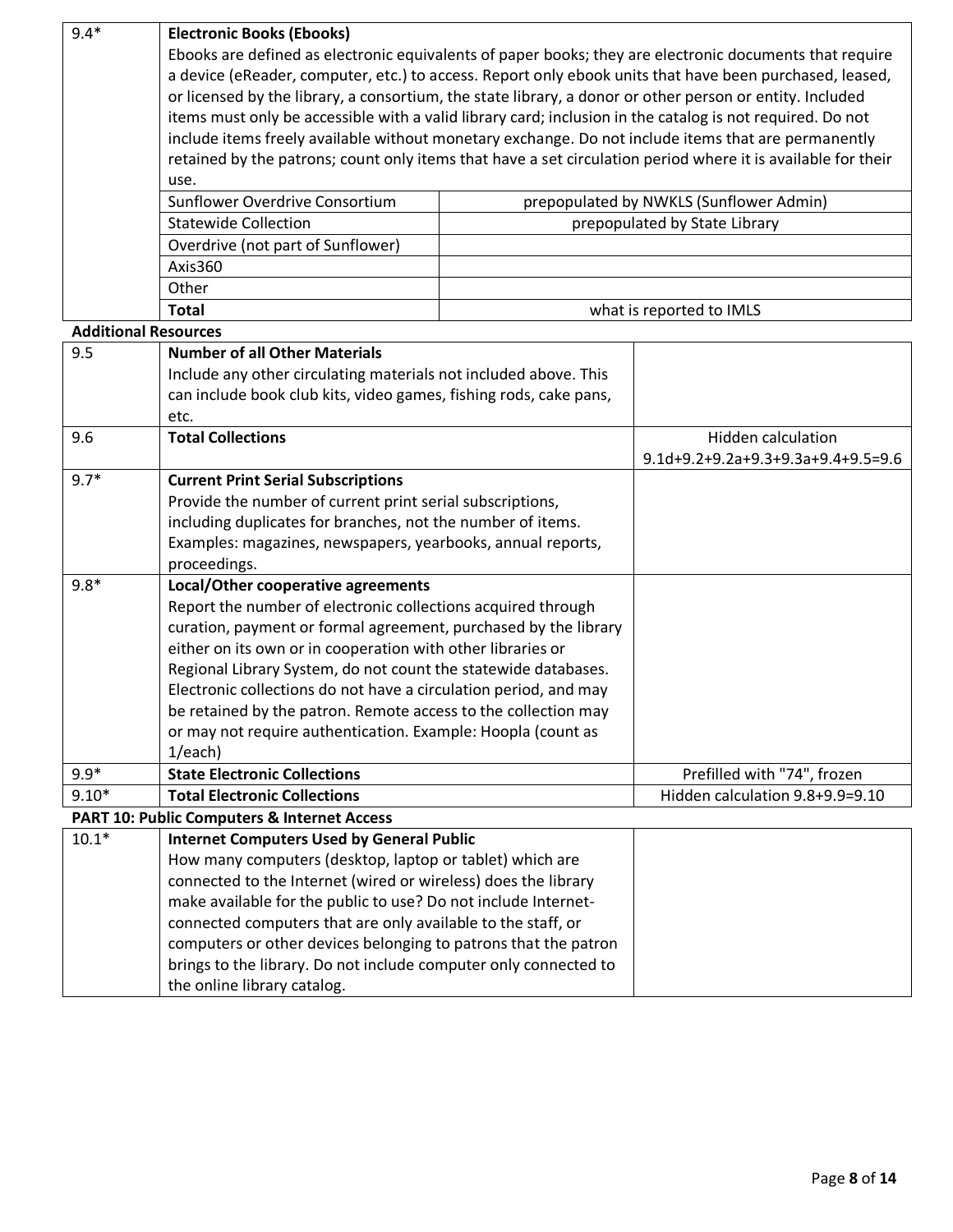| $10.2*$ | Number of Uses (Sessions) of Public Internet Computers Per              |                                   |
|---------|-------------------------------------------------------------------------|-----------------------------------|
|         | Year                                                                    |                                   |
|         | Report the total number of times (number of sessions) your              |                                   |
|         | public access Internet computers were used for Internet access. If      |                                   |
|         | a single patron uses your computers three times in one day to           |                                   |
|         | check email, that is one user, but you would count that as three        |                                   |
|         | uses for this question. You may pick a "typical" week, count how        |                                   |
|         | many times the computers are used to access the Internet and            |                                   |
|         | multiply by 52 to get an annualized estimate.                           |                                   |
| 10.3    | Does your library provide wireless (WiFi) access to the Internet        | Yes or No (prefilled, not frozen) |
|         | to your patrons?                                                        |                                   |
| $10.4*$ | <b>Wireless Sessions- Annually</b>                                      |                                   |
|         | Report the number of wireless sessions provided by the library          |                                   |
|         | wireless service annually. It is understood that not all libraries will |                                   |
|         | have a way to count usage.                                              |                                   |
| $10.5*$ | <b>Website Visits</b>                                                   |                                   |
|         | Report the annual number of sessions initiated by all users from        |                                   |
|         | inside or outside the library to the library website. The library       |                                   |
|         | website consists of all webpages under the library's domain. A          |                                   |
|         | website "visit" or "session" occurs when a user connects to the         |                                   |
|         | library's website for any length of time or purpose, regardless of      |                                   |
|         | the number of pages or elements viewed. Usage of library social         |                                   |
|         | media accounts (e.g., Facebook, Twitter, etc.) should NOT be            |                                   |
|         | reported here.                                                          |                                   |
|         | <b>PART 11: Circulation &amp; Programs</b>                              |                                   |

The total annual circulation of all library materials of all types, including renewals. Count all materials in all formats that are checked out for use outside the library. Count interlibrary loan transactions only for items borrowed and checked out to patrons. Do not include items checked out to another library. Do not use circulation multipliers. For example, if a film is checked out and shown to 30 people, count 1 circulation, not 30. Do not report "automatic renewals" as circulations. Report annual totals.

| <b>Physical</b> |                                                                   |                                    |
|-----------------|-------------------------------------------------------------------|------------------------------------|
| 11.1            | <b>Circulation of Adult Materials</b>                             |                                    |
|                 | Report all circulations from your adult collection, regardless of |                                    |
|                 | the age of the person who checks out the material.                |                                    |
| 11.2            | <b>Circulation of Children's Materials</b>                        |                                    |
|                 | Children's materials are those which are intended for use by      |                                    |
|                 | persons age 18 and under, regardless of the age of the person     |                                    |
|                 | who checks out the material. Include young adult materials also   |                                    |
|                 | in this count.                                                    |                                    |
| 11.2a           | <b>Total Physical Item Circulation</b>                            | Hidden calculation 11.1+11.2=11.2a |
|                 |                                                                   |                                    |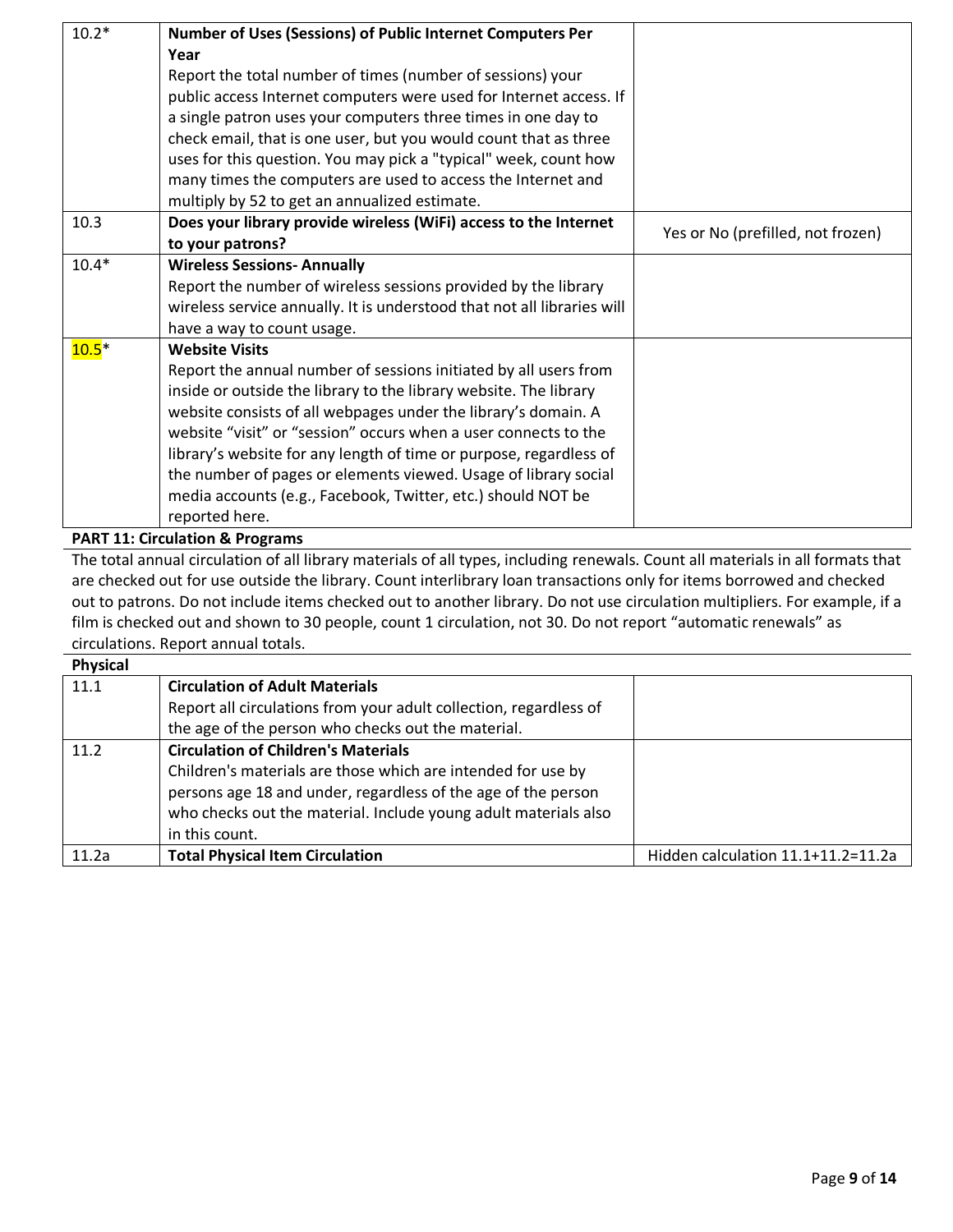| <b>Electronic</b>                   |                                                                                                            |                          |                                           |
|-------------------------------------|------------------------------------------------------------------------------------------------------------|--------------------------|-------------------------------------------|
| $11.3*$                             | <b>Use of Electronic Materials</b>                                                                         |                          |                                           |
|                                     | Electronic Materials are materials that are distributed digitally online and can be accessed via a         |                          |                                           |
|                                     | computer, the Internet, or a portable device such as an e-book reader. Types of electronic materials       |                          |                                           |
|                                     | include e-books and downloadable electronic video and audio files. Electronic materials packaged           |                          |                                           |
|                                     | together as a unit and checked out as a unit are counted as one. Include circulation only for items that   |                          |                                           |
|                                     | require a user authentication, and have a limited period of use. Note- not all of the Statewide Digital    |                          |                                           |
|                                     | Book eLending statistics are available at the local library level. Some other consortium services may not  |                          |                                           |
|                                     | be available either, even though your library may have electronic material expenditures.                   |                          |                                           |
|                                     | Sunflower Overdrive Consortium                                                                             |                          | prepopulated by NWKLS (Sunflower Admin)   |
|                                     | Statewide Collection (RB Digital,                                                                          |                          |                                           |
|                                     | cloudLibrary & Freading)                                                                                   |                          | prepopulated by State Library             |
|                                     | Overdrive (not part of Sunflower)                                                                          |                          |                                           |
|                                     | cloudLibrary (individual collection, not                                                                   |                          |                                           |
|                                     | statewide)                                                                                                 |                          |                                           |
|                                     | RB Digital (individual collection, not                                                                     |                          |                                           |
|                                     | statewide)                                                                                                 |                          |                                           |
|                                     | Axis360                                                                                                    |                          |                                           |
|                                     | Other                                                                                                      |                          |                                           |
|                                     | Total                                                                                                      |                          | what is reported to IMLS                  |
| $11.3a*$                            | <b>Successful Retrieval of Electronic Resources</b>                                                        |                          |                                           |
|                                     | The number of full-content units or descriptive records examined, downloaded, or otherwise supplied to     |                          |                                           |
|                                     | user, from online library resources that require user authentication but do not have a circulation period. |                          |                                           |
|                                     | Examining documents is defined as having the full text of a digital document or electronic resource        |                          |                                           |
|                                     | downloaded or fully displayed. Some electronic services do not require downloading as simply viewing       |                          |                                           |
|                                     | documents is normally sufficient for user needs.                                                           |                          |                                           |
|                                     | Hoopla                                                                                                     |                          | may be prepopulated by Regional System    |
|                                     | Zinio                                                                                                      |                          | may be prepopulated by Regional System    |
|                                     | Other                                                                                                      |                          |                                           |
|                                     | Total                                                                                                      | what is reported to IMLS |                                           |
| $11.3b*$                            | <b>Electronic Content Use</b>                                                                              |                          | Hidden calculation 11.3+11.3a=11.3b       |
| $11.4*$                             | <b>Total Circulation of Materials</b>                                                                      |                          | Hidden calculation 11.2b+11.3=11.4        |
| $11.4a*$                            | <b>Total Collection Use</b>                                                                                |                          | Hidden calculation 11.2b+11.3+11.3a=11.4a |
| <b>Interlibrary Loan Statistics</b> |                                                                                                            |                          |                                           |
| <b>Borrowing</b>                    |                                                                                                            |                          |                                           |
|                                     | Requesting of material from another library for your own patron                                            |                          |                                           |
| 11.5                                | <b>Returnables</b>                                                                                         |                          |                                           |
|                                     | Examples: books, DVDs, etc.                                                                                |                          |                                           |
| 11.6                                | <b>Copies</b>                                                                                              |                          |                                           |
|                                     | Examples: photocopies, floating Playaways, printed copies of                                               |                          |                                           |
|                                     | microfilm, etc.                                                                                            |                          |                                           |
| $11.7*$                             | <b>Total- Interlibrary Loans Received From</b>                                                             |                          | Hidden calculation 11.5+11.6=11.7         |
| 11.8                                | <b>Unfilled</b>                                                                                            |                          |                                           |
|                                     | Requests made where you determine that an item is not                                                      |                          |                                           |
|                                     | available at all.                                                                                          |                          |                                           |
| Lending                             |                                                                                                            |                          |                                           |
|                                     | Sending out of your materials to another library for their patron                                          |                          |                                           |
| 11.9                                | <b>Returnables</b>                                                                                         |                          |                                           |
|                                     | Examples: books, DVDs, etc.                                                                                |                          |                                           |
| 11.10                               | <b>Copies</b>                                                                                              |                          |                                           |
|                                     | Examples: photocopies, floating Playaways, printed copies of                                               |                          |                                           |
|                                     | microfilm, etc.                                                                                            |                          |                                           |
| $11.11*$                            | <b>Total- Interlibrary Loans Provided To</b>                                                               |                          | Hidden calculation 11.9+11.10=11.11       |
|                                     |                                                                                                            |                          |                                           |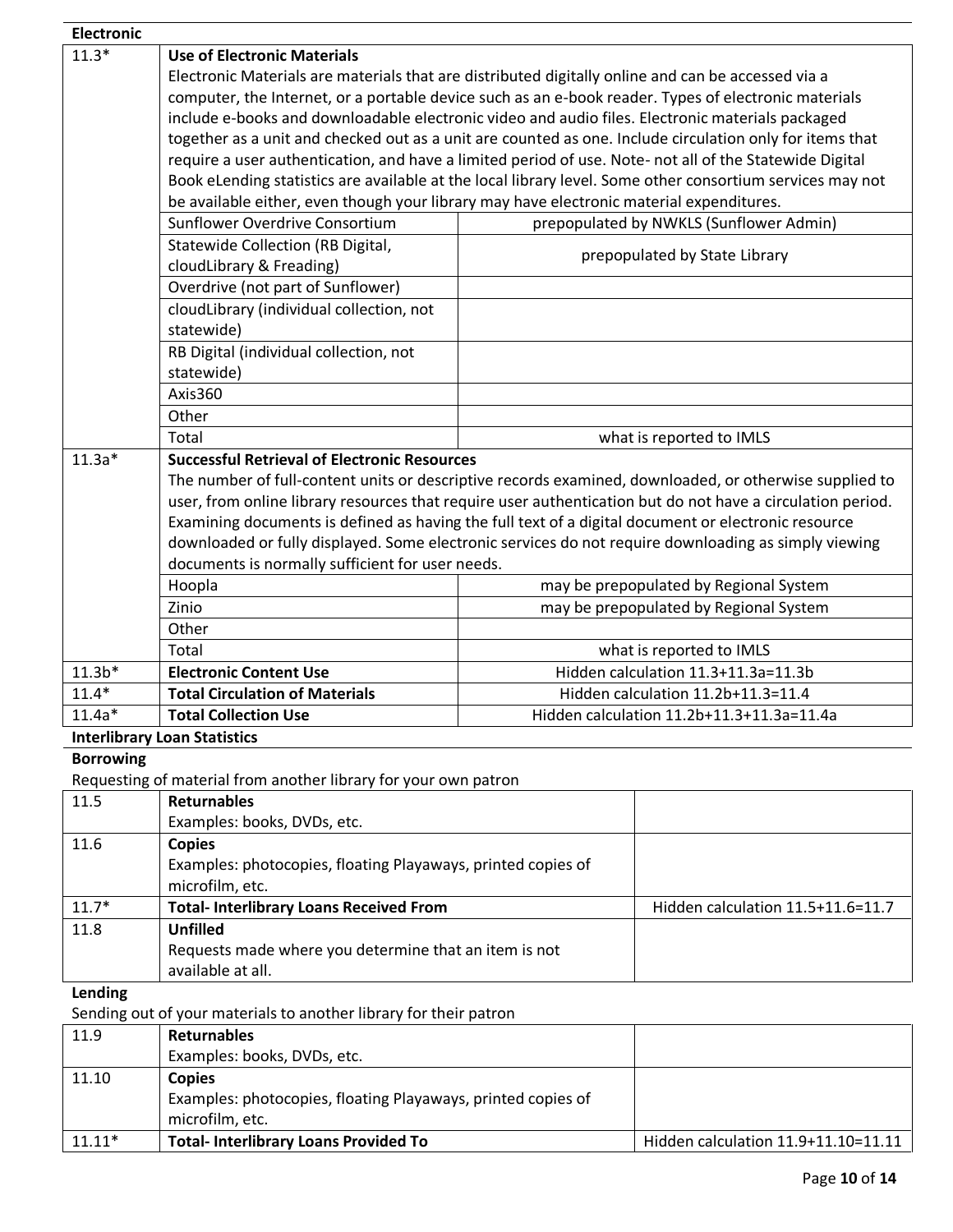| 11.12 | Unfilled                                                  |
|-------|-----------------------------------------------------------|
|       | Requests received where you determine that an item is not |
|       | available or a request that you are not able to fill.     |

# **Programming**

Report program and events whether held on- of off-site, that are sponsored or co-sponsored by the library. Count each instance of a series of programs as an event. Example: a weekly story hour is 52 programs, not one.

| 11.14  | Does your library host or co-host a Summer Reading Program<br>intended for children under 18 years of age? | Yes or No |
|--------|------------------------------------------------------------------------------------------------------------|-----------|
| 11.14a | Does your library participate in Kansas Reads to Preschoolers?                                             | Yes or No |

**Early Literacy (birth-5)**

|                                 | 11.15a Number of Programs/Events        | 11.15b Attendance (regardless of age)   |
|---------------------------------|-----------------------------------------|-----------------------------------------|
| <b>Summer Reading Program</b>   |                                         |                                         |
| <b>KS Reads to Preschoolers</b> |                                         |                                         |
| Other                           |                                         |                                         |
| <b>Total</b>                    | Hidden calculation (total of 11.15a)    | Hidden calculation (total of 11.15b)    |
| Children (6-11)                 |                                         |                                         |
|                                 | 11.15c Number of Programs/Events        | 11.15d Attendance (regardless of age)   |
| <b>Summer Reading Program</b>   |                                         |                                         |
| Other                           |                                         |                                         |
| <b>Total</b>                    | Hidden calculation (total of 11.15c)    | Hidden calculation (total 11.15d)       |
| Young Adult (12-18)             |                                         |                                         |
|                                 | 11.16a Number of Programs/Events        | 11.16b Attendance (regardless of age)   |
| <b>Summer Reading Program</b>   |                                         |                                         |
| Other                           |                                         |                                         |
| Total *                         | Hidden calculation (total of 11.16a)    | Hidden calculation (total of 11.16b)    |
| Adult (18+)                     |                                         |                                         |
|                                 | 11.17a Number of Programs/Events        | 11.17b Attendance (regardless of age)   |
| <b>Summer Reading Program</b>   |                                         |                                         |
| Other                           |                                         |                                         |
| Total *                         | Hidden calculation (total of 11.17a)    | Hidden calculation (total of 11.17b)    |
| Total                           |                                         |                                         |
|                                 | 11.18 Number of Programs/Events         | 11.19 Attendance (regardless of age)    |
| Total of All Children *         | Hidden calculation 11.15a+11.15c        | Hidden calculation 11.15b+11.15d        |
| Total of All Ages*              | Hidden calculation 11.15e+11.16a+11.17a | Hidden calculation 11.15f+11.16b+11.17b |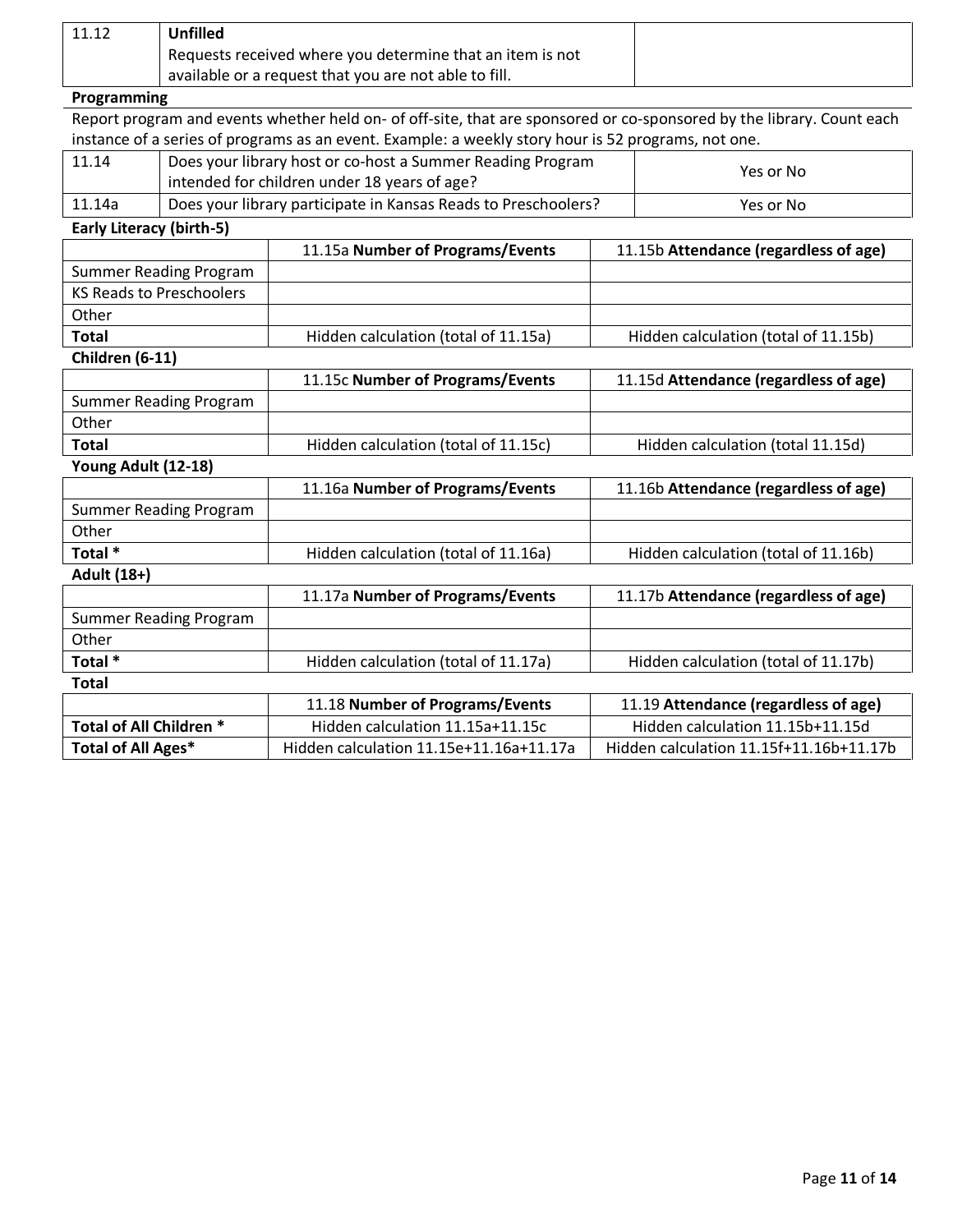|       | <b>Technology and Computer Training (prefilled, not frozen)</b>                                           |           |
|-------|-----------------------------------------------------------------------------------------------------------|-----------|
| 11.20 | Does your library provide computer or technology skills training to patrons?                              |           |
|       | Indicate if your library provides any kind of training, guidance or education to your                     |           |
|       | patrons on computer or technology skills, such as using computers, accessing social                       | Yes or No |
|       | media sites, searching databases, downloading eBooks, or using smartphones. Training                      |           |
|       | activities can be planned or unplanned, formal or informal, individual or group.                          |           |
| 11.21 | What formats of training sessions do you provide? Select all that apply:                                  |           |
|       | Online or on-demand (handouts, online classes, video tutorials, etc.)                                     |           |
|       | This includes videos, webinars, tutorials, handouts, or other training media accessible                   | Checkbox  |
|       | by your patrons at their convenience.                                                                     |           |
|       | One-on-one (including unscheduled, time-of-need)                                                          |           |
|       | Include any training directly between a library staff member and a patron. This can                       |           |
|       | include a pre-planned or scheduled meeting or a situation where the patron asks for                       | Checkbox  |
|       | immediate assistance learning a skill. (e.g. setting up email, Facebook account, etc.)                    |           |
|       | Classroom/group                                                                                           |           |
|       | These would include more traditional, planned training events introducing patrons to                      | Checkbox  |
|       | computer or technology skills.                                                                            |           |
|       | <b>Promotions of LearningExpress</b>                                                                      |           |
|       | Indicate if your library promotes or provides instruction to your patrons on using                        | Checkbox  |
|       | LearningExpress or similar statewide self-paced learning.                                                 |           |
| 11.22 | Which of these computer and technology skills topics does your library provide?                           |           |
|       | All of the following topics are under the umbrella of "Digital Literacy" (which we will not try to define |           |
|       | here).                                                                                                    |           |
|       | Select all that apply:                                                                                    |           |
|       | Basic computer use/skills (mouse/keyboard/basic programs)                                                 |           |
|       | Classes or training to introduce the user to basic computer use skills including using a                  |           |
|       | mouse, keyboarding, accessing the Internet, and using basic programs like a word                          | Checkbox  |
|       | processor.                                                                                                |           |
|       | Employment (resume writing, job search, etc.)                                                             |           |
|       | Instructing patrons how to find and apply for online job postings, write resumes, etc.                    | Checkbox  |
|       | eGovernment                                                                                               |           |
|       | Assisting patrons with finding appropriate government forms, applications,                                | Checkbox  |
|       | information or other resources online.                                                                    |           |
|       | Mobile device use (smartphones, tablets, etc.)                                                            |           |
|       | Teaching patrons how to use the features and capabilities of their smartphone or                          | Checkbox  |
|       | tablet.                                                                                                   |           |
|       | <b>Electronic resources (accessing, searching databases)</b>                                              |           |
|       | Training on how to access, use or search databases.                                                       | Checkbox  |
|       | Connections and communications (email, social media, etc.)                                                |           |
|       | Teaching patrons how to set up or use email, download or upload digital photos or                         |           |
|       | videos, using social medial (Facebook, Twitter, Pinterest, etc.) using Skype or similar                   | Checkbox  |
|       | communications.                                                                                           |           |
| 11.23 | What level of training does your library provide to patrons? Select all that apply:                       |           |
|       | <b>Basic skills</b>                                                                                       |           |
|       | This is the most basic skill level for the type of training. Basic classes would introduce                |           |
|       | the patron to the topic, and provide them the basic skills to move to more advanced                       | Checkbox  |
|       | training. Examples might include how to use a mouse, how to open or save a file, how                      |           |
|       | to find and download an app to a smartphone, how to navigate the Internet, etc.                           |           |
|       | Intermediate                                                                                              |           |
|       | Classes at this level assume the patron has the basic skills necessary to use the                         |           |
|       | applicable item or resource. Skills at this level might include using basic computer                      | Checkbox  |
|       | programs, searching for and downloading eBooks, being able to file taxes online,                          |           |
|       | creating a social media account, uploading and downloading pictures, etc.                                 |           |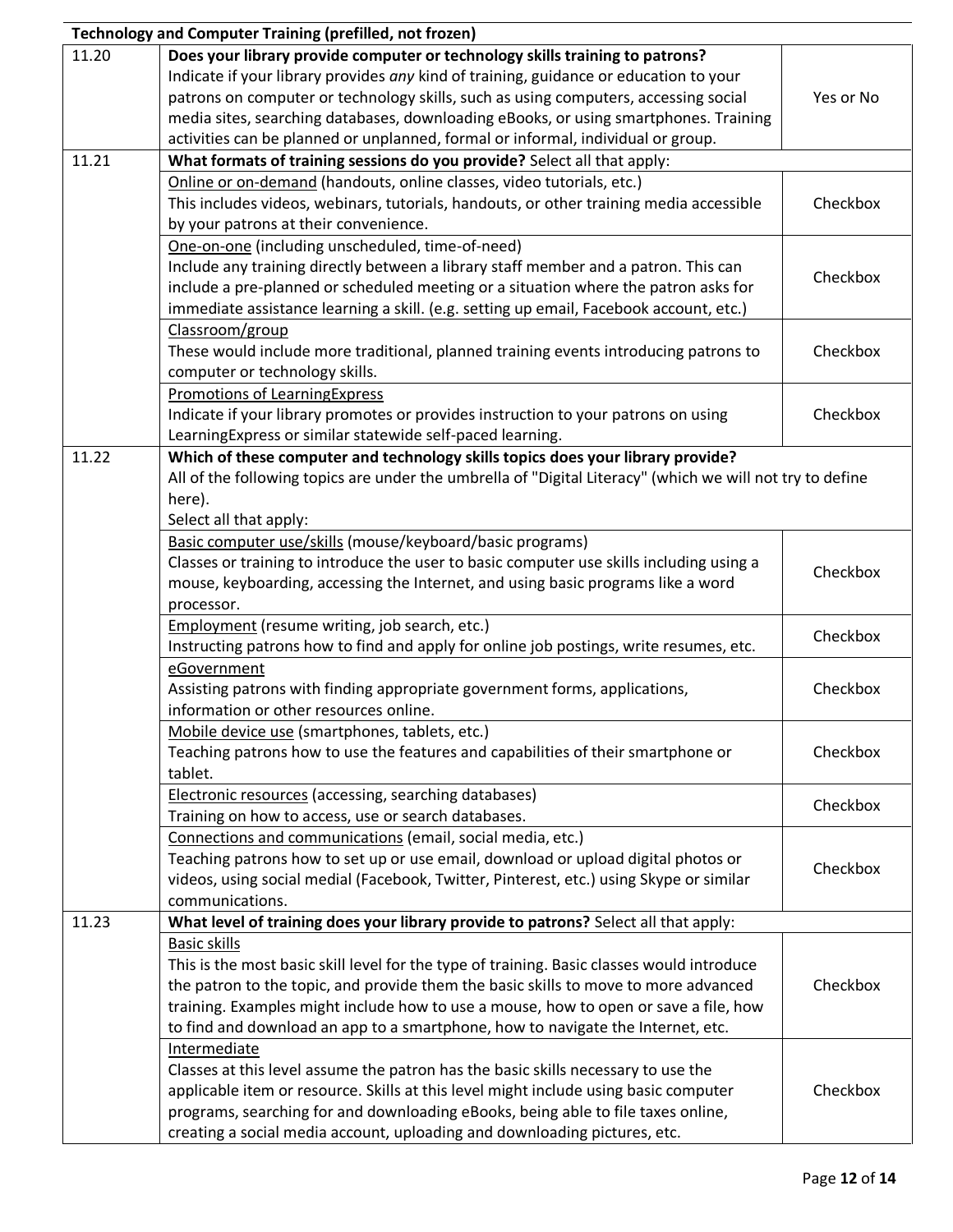Advanced For patrons who have mastered the Intermediate level and wish to proceed further. Classes here may include more advanced uses of computer programs, basic webpage or blog creation, advanced database searching, etc.

### **Part 12: Project Evaluation**

Completing this section fulfills your library's reporting eligibility requirement for State Grants-in-Aid (State Aid) and serves as your application for Grants-in-Aid.

| 12.1                | <b>Amount of Grant last year</b>                                       | Prepopulated by State Library |  |
|---------------------|------------------------------------------------------------------------|-------------------------------|--|
| <b>Expenditures</b> |                                                                        |                               |  |
| 12.2a               | <b>Salaries</b>                                                        |                               |  |
|                     | Report the amount of State Aid spent for salaries.                     |                               |  |
| 12.2 <sub>b</sub>   | <b>Books</b>                                                           |                               |  |
|                     | Report the amount of State Aid used for purchasing books.              |                               |  |
| 12.2c               | <b>Periodicals</b>                                                     |                               |  |
|                     | Report the amount of State Aid funds spent for purchasing periodicals. |                               |  |
| 12.2 <sub>d</sub>   | Other                                                                  |                               |  |
|                     | Report all other expenditures with State Aid funds. No fund can be     |                               |  |
|                     | expended for construction, repair or debt reduction.                   |                               |  |
| 12.3                | <b>Total State Aid Expenditures for 2019</b>                           | Hidden calculation            |  |
|                     | This number must be the same as what is shown in 12.1.                 | 12.2a+12.2b+12.2c+12.2d=12.3  |  |
|                     | <b>DADT 12. Kances Children's Internet Dretestion Ast (KC CIDA)</b>    |                               |  |

**PART 13: Kansas Children's Internet Protection Act (KS-CIPA)** 

The applicant provides this assurance for the purpose of certifying ongoing compliance with:

 The Kansas children's internet protection act, K.S.A. 75-2589, which requires that any public library that provides public access to a computer shall implement and enforce technology protection measures as specified by statute, and with

 Public library internet access policy, KAR 54-4-1, which defines the internet access policy required under statute, and directs the governing body to review this policy at least once every three years.

The applicant further certifies that review of the policy is current by providing the date of the most recent policy review.

| 13.1 | Date last reviewed Kansas Children' Internet Protection Act (KS-CIPA)<br>Verify that your library board has reviewed library's policy regarding KS-<br>CIPA within the last 3 years, and provide the date of the most recent | Prefilled, not frozen |
|------|------------------------------------------------------------------------------------------------------------------------------------------------------------------------------------------------------------------------------|-----------------------|
|      | review.                                                                                                                                                                                                                      |                       |
|      | <b>PART 14: Civil Rights Certificate</b>                                                                                                                                                                                     |                       |

### The applicant provides this assurance in consideration of and for the purpose of obtaining Federal grants, loans, contracts, (except contracts of insurance or guaranty), property, discounts, or other Federal financial assistance to education programs or activities from the Institute of Museum and Library Services.

The applicant assures that it will comply with:

1. Title VI of the Civil Rights Act of 1964, as amended. 42 U.S.C. 2000d et seq., which prohibits discrimination on the basis of race, color, or national origin in programs and activities receiving Federal financial assistance.

2. Section 504, of the Rehabilitation Act of 1964, as amended, as amended, 29 U.S.C. 794 et seq., which prohibits discrimination on the basis of handicap in programs and activities receiving Federal financial assistance.

3. Title IX of the Education Amendments of 1972, as amended. 20 U.S.C. 1681 et seq., which prohibits discrimination on the basis of sex in education programs and activities receiving Federal financial assistance.